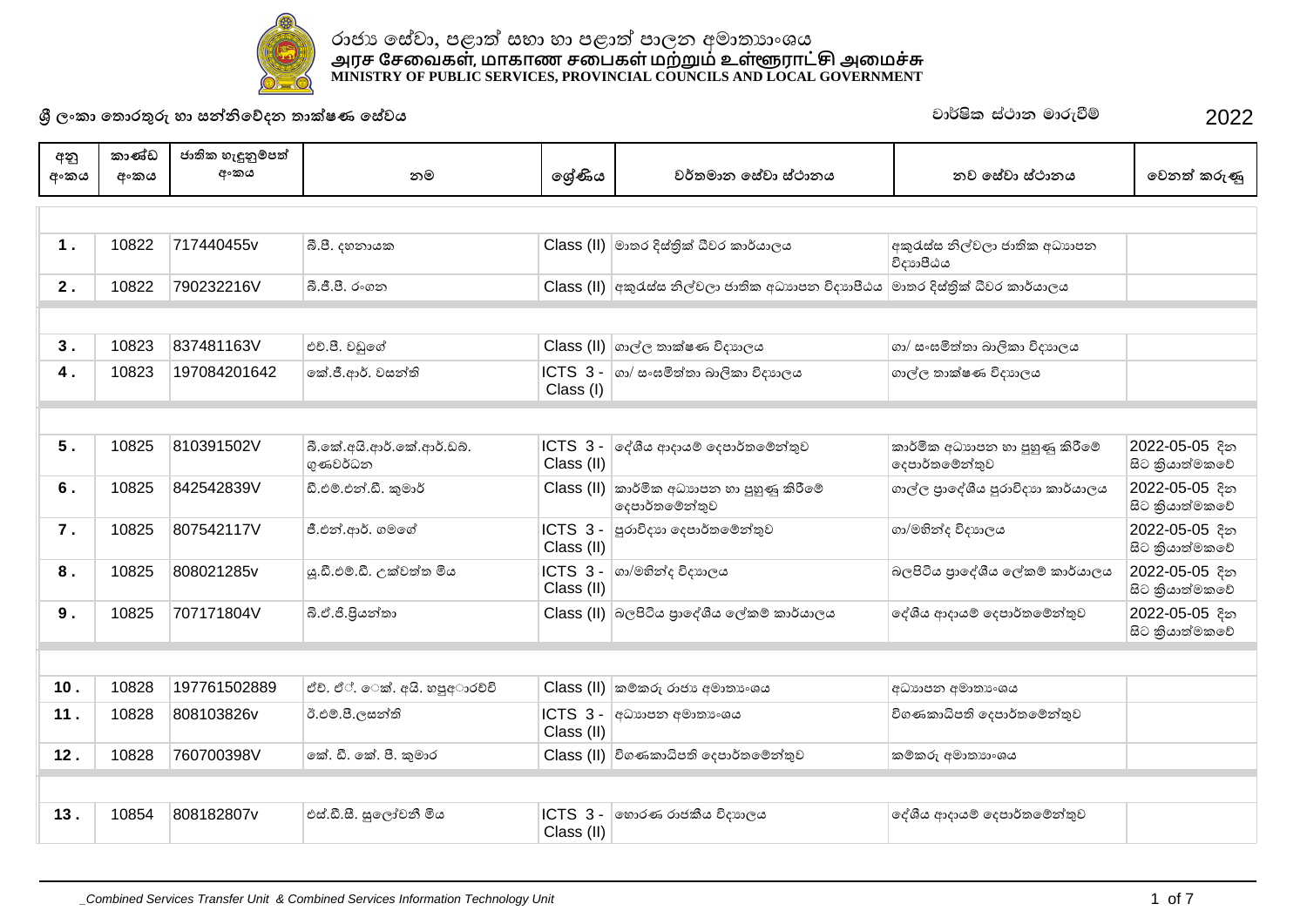

## රාජා සේවා, පළාත් සභා හා පළාත් පාලන අමාතාාංශය <u>அ</u>ரச சேவைகள், மாகாண சபைகள் மற்றும் உள்ளூராட்சு அமைச்சு **MINISTRY OF PUBLIC SERVICES, PROVINCIAL COUNCILS AND LOCAL GOVERNMENT**

**ɼˢʭˁ˫˳˔ʣˡƱɞ˧˫˦Ǧǧ˳ɩ˖˘˔˫ú˥˒˳˦ʢˣˠ** jd¾Isl ia:dk udreùï 2022

| අනු<br>අංකය | කාණ්ඩ<br>අංකය | ජාතික හැඳුනුම්පත්<br>අංකය | නම                           | ලශ්ණිය                | වර්තමාන සේවා ස්ථානය                                           | නව සේවා ස්ථානය                                                | වෙනත් කරුණු                       |  |  |  |  |  |
|-------------|---------------|---------------------------|------------------------------|-----------------------|---------------------------------------------------------------|---------------------------------------------------------------|-----------------------------------|--|--|--|--|--|
| 14.         | 10854         | 728452307v                | එල්.එල්. පුෂ්පකුමාරි මිය     |                       | Class (II) ලද්ශීය ආදායම් දෙපාර්තමේන්තුව                       | පාර්ලිමේන්තු කොමසාරිස් කටයුතු<br>පිළිබඳ ඔම්බුඩ්ස්මන් කාර්යාලය |                                   |  |  |  |  |  |
| 15.         | 10854         | 886530315v                | ඊ.එම්.එන්.එන්. එදිරිසිංහ මිය | Class<br>(III)        | පාර්ලිමේන්තු කොමසාරිස් කටයුතු පිළිබඳ<br>ඔම්බුඩ්ස්මන් කාර්යාලය | හොරණ රාජකීය විදාහලය                                           |                                   |  |  |  |  |  |
|             |               |                           |                              |                       |                                                               |                                                               |                                   |  |  |  |  |  |
| 16.         | 10855         | 776980250V                | එච්.බී.ශූ. සිරිවර්ධන         | Class $(II)$          | කොළඹ දිස්තික් ලේකම් කාර්යාලය                                  | දේශීය ආදායම් දෙපාර්තමේන්තුව                                   |                                   |  |  |  |  |  |
| 17.         | 10855         | 855292190V                | එම් .එෆ් .ෆර්මිලා            | Class<br>(III)        | දේශීය ආදායම් දෙපාර්තමේන්තුව                                   | කොළඹ දිස්තික් ලේකම් කාර්යාලය                                  |                                   |  |  |  |  |  |
|             |               |                           |                              |                       |                                                               |                                                               |                                   |  |  |  |  |  |
| 18.         | 10856         | 665791041V                | එච්.වී.එස්. පීරිස් පුනාඥ     |                       | $Class$ (II) ගොඩනැගිලි දෙපාර්තමේන්තුව                         | දේශීය ආදායම් දෙපාර්තමේන්තුව                                   |                                   |  |  |  |  |  |
| 19.         | 10856         | 800381290V                | යු.ජේ. සෙනරත් මයා            |                       | Class (II) ලද්ශීය ආදායම් දෙපාර්තමේන්තුව                       | ගොඩනැගිලි දෙපාර්තමේන්තුව                                      |                                   |  |  |  |  |  |
|             |               |                           |                              |                       |                                                               |                                                               |                                   |  |  |  |  |  |
| 20.         | 10857         | 668201520V                | ඩී.පී. පෙරේරා                | Class (I)             | ජනලේඛන හා සංඛාහලේඛන<br>දෙපාර්තමේන්තුව                         | දේශීය ආදායම් දෙපාර්තමේන්තුව                                   | 2022.04.03 දින<br>සිට කියාත්මක වේ |  |  |  |  |  |
| 21.         | 10857         | 765091527v                | සී.එස්. පීරිස් මෙය           | ICTS 3-<br>Class (II) | දේශීය ආදායම් දෙපාර්තමේන්තුව                                   | ජනලේඛන හා සංඛාහලේඛන<br>දෙපාර්තමේන්තුව                         | 2022.04.03 දින<br>සිට කියාත්මක වේ |  |  |  |  |  |
|             |               |                           |                              |                       |                                                               |                                                               |                                   |  |  |  |  |  |
| 22.         | 10858         | 787503012V                | වයි. ඩී. විජේරත්ත            | Class<br>(III)        | ජනලේඛන හා සංඛාහලේඛන<br>දෙපාර්තමේන්තුව                         | දූම්රිය දෙපාර්තමේන්තුව                                        |                                   |  |  |  |  |  |
| 23.         | 10858         | 811780308V                | වී.එල්.ජයකොඩි මයා            |                       | Class (II) දූම්රිය දෙපාර්තමේන්තුව                             | ජනලේඛන හා සංඛාහලේඛන<br>දෙපාර්තමේන්තුව                         |                                   |  |  |  |  |  |
|             |               |                           |                              |                       |                                                               |                                                               |                                   |  |  |  |  |  |
| 24.         | 10859         | 795962999V                | බි.එල්.ඩි.එන්.එච්.මැනිකේ     | Class<br>(III)        | ශී ලංකා ගුවන් හමුදා මූලස්ථානය                                 | හරිස්වන්දු ජාතික පාසල                                         |                                   |  |  |  |  |  |
| 25.         | 10859         | 766240178v                | කේ.ඒ. රේමන් මිය              | Class<br>(III)        | හරිස්වන්දු ජාතික පාසල                                         | ශී ලංකා ගුවන් හමුදා මූලස්ථානය                                 |                                   |  |  |  |  |  |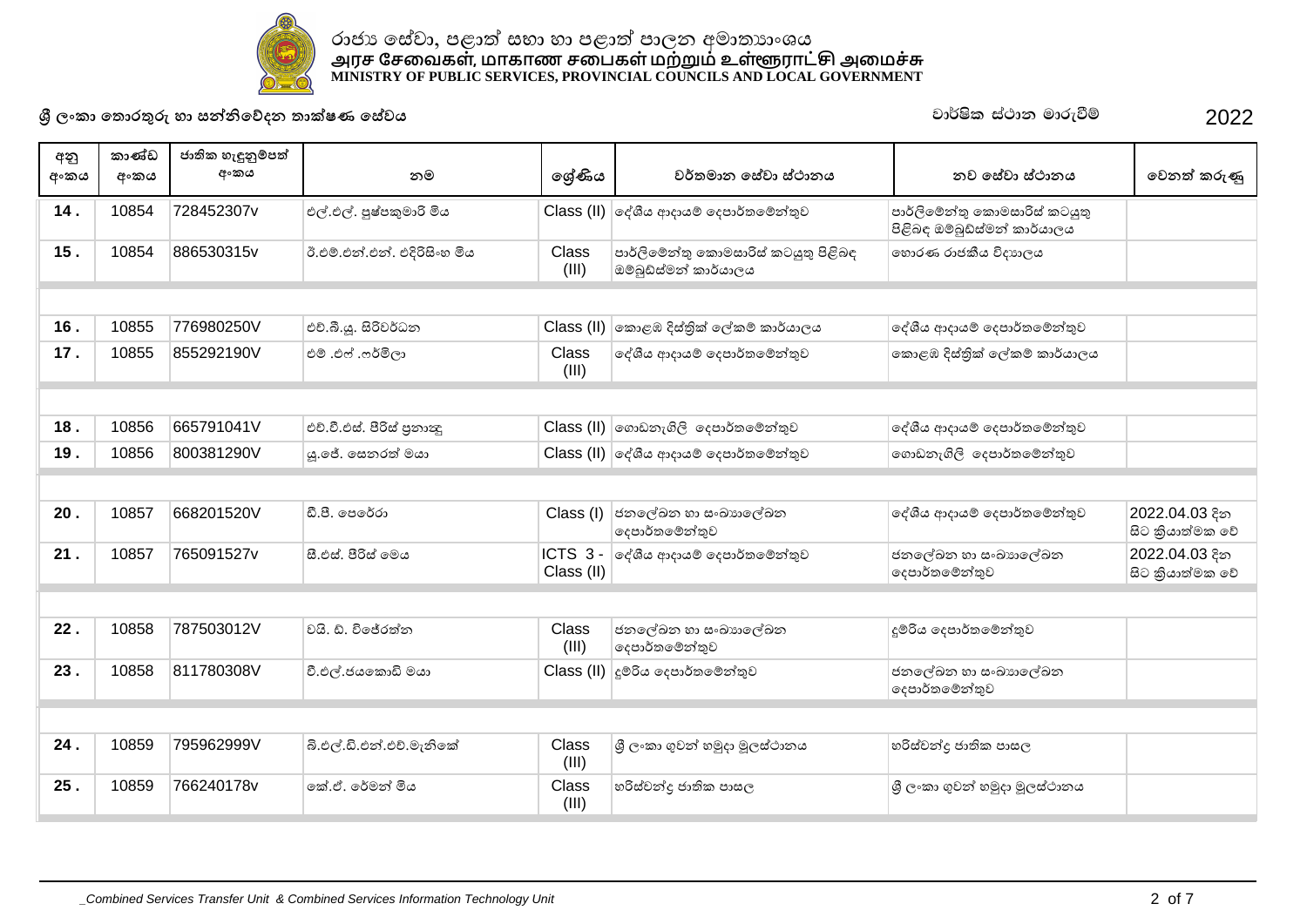

26 . | 10861 | 791310474v | 8.ಲಿಖೆ. ಏ<sub>ೀ</sub>ಷಿ3ಿಬ (III) ලසෟඛා අමාතාාංශය (ලෙවදා සැපයීම් අංශය)  $\,|$ අධාාපන අමාතාංශය **27 .** 10861 825361332V ʇșˁɞ˒˫ˡƮ˘ Class (II) ʯ˗ɕ˫˚˘ʯ˞˫˔ɕʭˤˠ ˳˦ʥ˂ɕʯ˞˫˔ɕ˫ʭˤˠ˵ˣ˖ɕ˦ˬ˚ɑȼ  $\vert$  අංශය) **28 .** 10863 775572701V ˳úƌʇːȩʻȼǧˤ˪ˤʭˁ Class (II) ˉ˘˳ɢ˂˘˧˫˦ʭ˂ɕ˫˳ɢ˂˘ ැපාර්තමෙන්තුව සුරාබදු දෙපාර්තමේන්තුව **29 . | 10863 . | 721782298v ෲ** ේබබි.සී. ලක්සමන් මයා | **ICTS 3 - | සුරාබදු ලෙපාර්තමේන්තුව** Class (I) ජනලේඛන හා සංඛාහලේඛන ේගාර්තමේන්තුව **30 .** | 10864 | 767541880v | එස්.ඒ.ඩී.එල්. සිල්වා | Class (II) | ජනලේඛන හා සංඛාගල්ඛන ෙසාර්තමේන්තුව ේශීය ආදායම් දෙපාර්තමේන්තුව **31 .** 10864 833222899v 'ːȩʻ˦˪ǧˤ˫Ǧ˔˞ˠ˫ Class (III) ˳NJɵˠʰ˖˫ˠȼ˳˖˚˫ə˔˳ȼǦƱˣ ˉ˘˳ɢ˂˘˧˫˦ʭ˂ɕ˫˳ɢ˂˘ ේගදපාර්තමේන්තුව **32 .** | 10865 | 775690011V | ආර්.ඩී.ටී.ඩී. ධර්මසේන | Class (II) පුද්ගලයන් ලියාපදිංචි කිරීමේ ැපාර්තමේන්තුව ේශීය ආදායම් දෙපාර්තමේන්තුව **33 .** 10865 865192347V ලී.කේ.ශූ.එල්. සුගතපාල Class (III) ˳NJɵˠʰ˖˫ˠȼ˳˖˚˫ə˔˳ȼǦƱˣ ȚNJ˃ˢˠǦɣˠ˫˚ǎʭĽûɝ˳ȼ ේගදපාර්තමේන්තුව **34 .** 10866 635950374v ʴ'ƌʴʻǎɜʆʭ˧ Class (III) ɼˢʭˁ˫ɪ˝˫˃˳˖˚˫ə˔˳ȼǦƱˣ ˉ˘˳ɢ˂˘˧˫˦ʭ˂ɕ˫˳ɢ˂˘ ේදෙපාර්තමේන්තුව 2022.06.30 දින සිට කියාත්මක වේ **35 . | 10866 | 786970407V | බි.ජී.එන්. තරංගනී මිය | Class (II) | ජනලේඛන හා සංඛාගල්ඛන** ැපාර්තමෙන්තුව ේශී ලංකා විහාග දෙපාර්තමේන්තුව **36 . | 10867 | 770390273v | බි.ජී.ඩී.ඊ.ජේ.කුමාර මයා | Class (II) | ජනලේඛන හා සංඛායාලේඛන** දෙපාර්තමේන්තුව  $\mid$ දේශීය ආදායම් දෙපාර්තමේන්තුව  $\mid$  2022-01-17 දින සිට කියාත්මකවේ **ɼˢʭˁ˫˳˔ʣˡƱɞ˧˫˦Ǧǧ˳ɩ˖˘˔˫ú˥˒˳˦ʢˣˠ** jd¾Isl ia:dk udreùï 2022 අනු <u>අංකය</u> කාණ්ඩ <u>අංකය</u> ජාතික හැඳුනුම්පත් **ʯʭˁˠ ˘˞ ˳ɹʢƝˠ ˣə˔˞˫˘˳˦ʢˣ˫˦˪˕˫˘ˠ ˘ˣ˳˦ʢˣ˫˦˪˕˫˘ˠ ˳ˣ˘ƮˁɞƟ**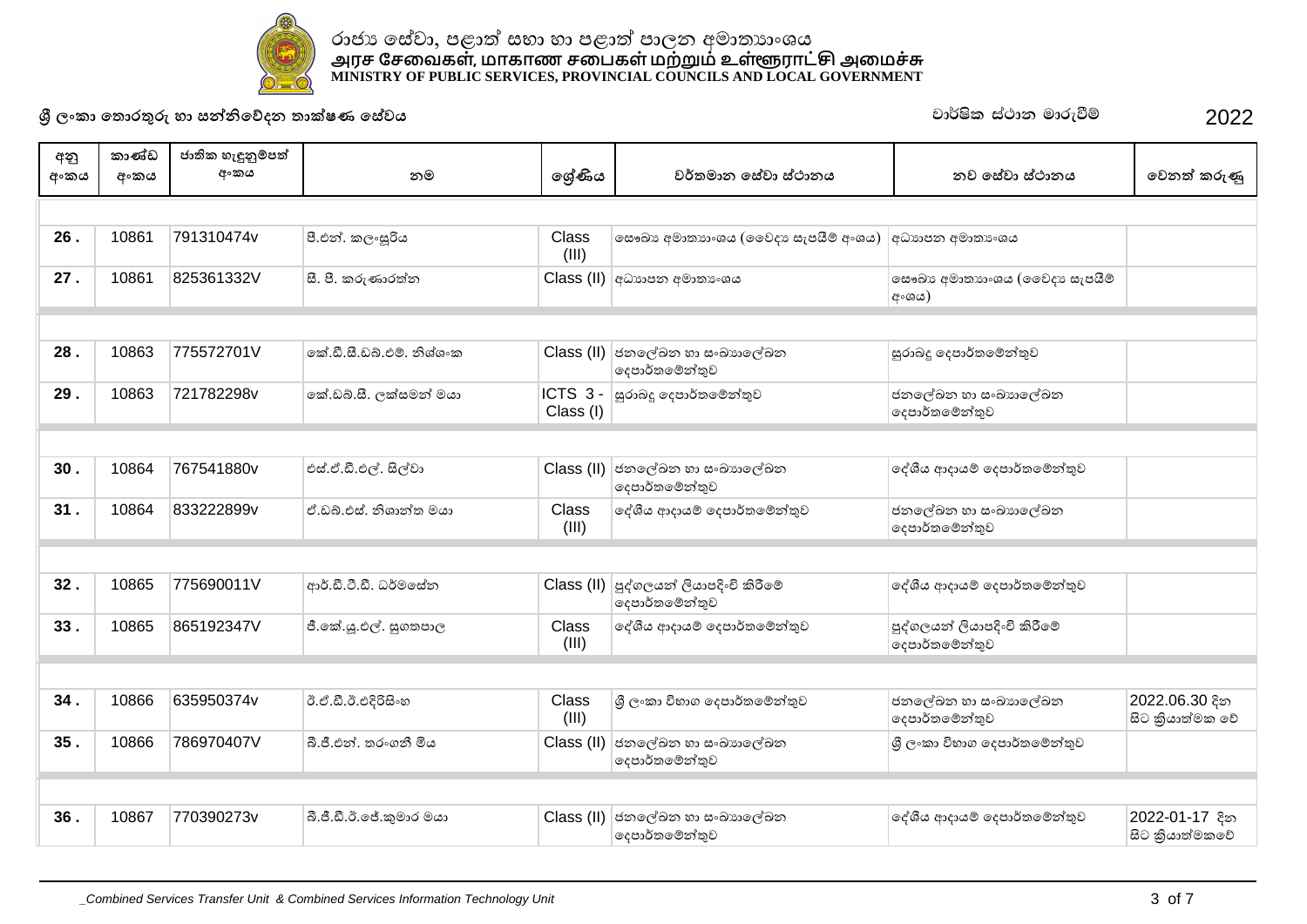

**37 .** 10867 706132988V එම. මේ.එම්.එස්. පෙරේරා Class (II) ්NGTS 3 - ලද්ශීය ආදායම් දෙපාර්තමේන්තුව යොමු ප්රාදේඛන හා සංඛාහලේඛන ේදෙපාර්තමේන්තුව 2022-01-17 දින සිට කියාත්මකවේ **38 . | 10871 |697672150V | లి.కె.జె.్టుబెన్ని జురరిల్ సంబంధం | Class (II) | తవంత్రే బాబులు జునిపులత్రే బా** ැපාර්තමෙන්තුව ේශීය ආදායම් දෙපාර්තමේන්තුව <mark>2022.03.02</mark> දින සිට කියාත්මක වේ **39 .** 10871 787190189v | ലീ. പി. ലീ. ലീ. മു. ക്രമ്പ്പെട്ടു Class (II)  $\vert$ ICTS  $\,3\,$ -  $\vert$ ේශීය ආදායම් දෙපාර්තමේන්තුව  $\vert$ ඉඩම් කොමසාරිස් ජනරාල් ඁ෧෫ඁඍ෮ඁඁ෧෧෧෨෯  $2022.03.02$  $\approx$ සිට කියාත්මක වේ **40 .** │ 10871 │856301036V │ අාර්. ඒ. ටී. එන්. පෙරේරා මිය │ Class (II) ඉඩම් කොමසාරිස් ජනරාල් සෞර්තමේන්තුව │ජනලේඛන හා සංඛාහලේඛන ෙසාර්තමේන්තුව 2022.03.02 දින සිට කියාත්මක වේ **41 .** 10872 772860951V ˳ú''ǐȽǦ˖ ICTS 3 -  $\textsf{Class}\left(\textsf{II}\right)\big|$ දෙපාර්තමේන්තුව ් ජනලේඛන හා සංඛාහලේඛන |ශූ ලංකා විභාග දෙපාර්තමේන්තුව **42 .** 10872 645760557v |ආර්.පී.ආර්.මක්. කිෂාන්ති | Class (III) |ශී ලංකා විභාග දෙපාර්තමේන්තුව | ජනලේඛන හා සංඛාහලේඛන ේගදපාර්තමේන්තුව 2022.06.30 දින සිට කියාත්මක වේ **43 . | 10873 |845240930V |** ඒ.එස්.සී. වාමලී | Class (II) |ඕකෙවෙල පාදේශීය ලේකම් කාර්යාලය |බෙලිඅත්ත කාර්මික විදාහලය **44 .** 10873 835180417V ˳úʻ˦˪ʴʆɜˣə˗˘ Class (III) ˳˜ɣʯƮ˔ˁ˫əȽˁɪ˖ɕ˫ˢˠ ʿ˳ˁ˳ˣˢȝ˫˳NJɵˠ˳ɢˁȼ කාර්යාලය **45 .** 10874 825232621V 'ʻǦșʯƱˡɣˠ Class (III) ˡʈ˞˘˜˫ɣˁ˫ɪ˖ɕ˫ˢˠ ˡʱ˧ˬɣˠ˳˃ʣː˞˞ɪ˖ɕ˫ˢˠ **46 .** 10874 837330130v ් එම.ජී.සී.එන්. පේමතිලක Class (III)  $\sigma/\sigma_i$ හැලියගොඩ ම.ම.විදාහලය පොට්ර/සුමන බාලිකා විදාහලය **47 . | 10875 | 768452504v | එල්. ජී. එච්. ලලනිකා | Class (I) කොළඹ දේවි බාලිකා විදාාලය | චිදේශ අමාතාහංශය 48 .** 10875 718401640v ʻ˦˪ʯƱ˳ˁʤˡˢ Class (II) ɪ˳NJˤʯ˞˫˔ɕ˫ʭˤˠ ˳ˁʣ˨˟˳NJɪ˜˫ɣˁ˫ɪ˖ɕ˫ˢˠ **ɼˢʭˁ˫˳˔ʣˡƱɞ˧˫˦Ǧǧ˳ɩ˖˘˔˫ú˥˒˳˦ʢˣˠ** jd¾Isl ia:dk udreùï 2022 අනු <u>අංකය</u> කාණ්ඩ <u>අංකය</u> ජාතික හැඳුනුම්පත් **ʯʭˁˠ ˘˞ ˳ɹʢƝˠ ˣə˔˞˫˘˳˦ʢˣ˫˦˪˕˫˘ˠ ˘ˣ˳˦ʢˣ˫˦˪˕˫˘ˠ ˳ˣ˘ƮˁɞƟ**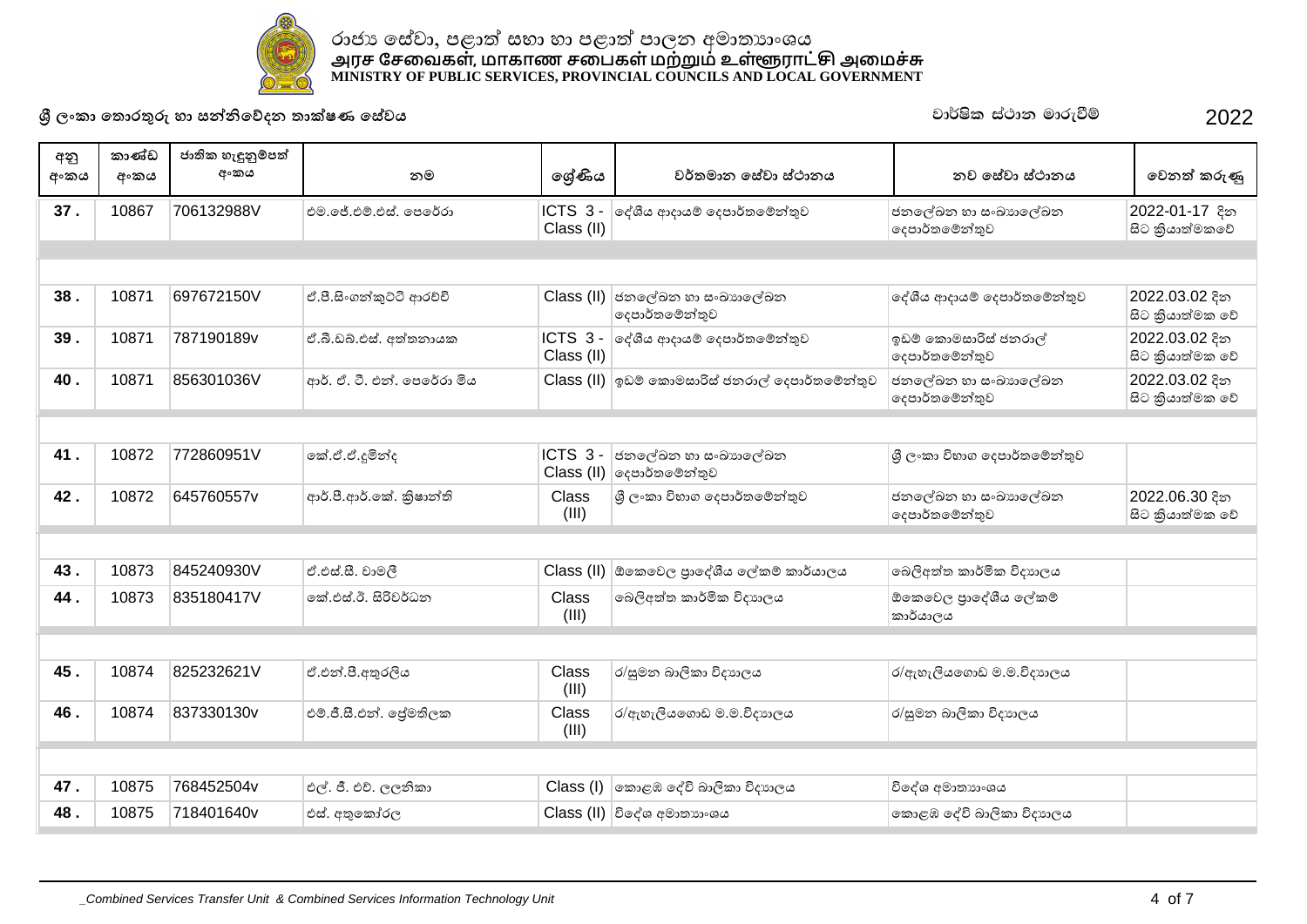

**49 . | 10876 807261010v |** ರೈ.ವಿನ್ನಿನಿ.ಲೈ.ಶೈ. ಆಡಲಿಕೆಯಿಂ (III) ʳːȼʯ˞˫˔ɕ˫ʭˤˠ ɪ˳NJˤʯ˞˫˔ɕ˫ʭˤˠ **50 .** 10876 815563301v |වී.එච්.එන්. නිලක්ෂි මිය **Class** ɪ˳NJˤʯ˞˫˔ɕ˫ʭˤˠ ʳːȼʯ˞˫˔ɕ˫ʭˤˠ  $51$  .  $\vert$  10877 | 767280181V | ෛ්.කේ.කෝෂලිකා ඉරෝෂනි කත්තත්ගර Class (III) ˳NJɵˠʰ˖˫ˠȼ˳˖˚˫ə˔˳ȼǦƱˣ ɪ˳NJˤʯ˞˫˔ɕ˫ʭˤˠ 2023.08.16ǎ˘ දක්වා පමණක්  $^{\circ}$ ිස්වය කිරීමට යටත්ව ස්ථාන මාරුව කියාත්මක වේ **52 .** 10877 810784458v *එම.එම. කුමාරගේ මයා* SPECIAL විදේශ අමාතාභංශය Class වේවැල්, පිත්තල, මැටී, ලී බඩු සහ ශාමීය කර්මාන්ත පුවර්ධන රාජා ∣ අමාතාහංශය **53 .** 10877 821110580V එච.ඩබලිවි.පී.ඒ. සම්පත් Class (III) වේවැල්, පිත්තල, මැටි, ලී බඩු සහ ගාමීය කර්මාන්ත පුවර්ධන රාජා අමාතාාංශය ේශීය ආදායම් දෙපාර්තමේන්තුව **54 .** 10878 812390813V බී.ඒ.එස්.එන්. කමාරසිරි Class (II) කොළඹ ඩී.එස්.සේනානායක විදහාලය විදේශ අමාතහංශය **55 .** 10878 828573667∨ ఇుర కి ఈజ&ు తిల (III) ɪ˳NJˤʯ˞˫˔ɕ˫ʭˤˠ ˳ˁʣ˨˟ƌʻ˦˪˳˦ʢ˘˫˘˫ˠˁɪ˖ɕ˫ˢˠ **56 .** 10880 890781080V 'ʻ˦˪ʻɢ˖ʆɢˣ˫ Class (III) ේශීය ආදායම් දෙපාර්තමේන්තුව අනුලා බාලිකා විදාහලය  $\,$  **57 .**  $\,$  10880  $\,$  806880264V  $\,$  ඩී.එන්.ආර්.එම්. කරුණාරත්න Class (II) අනුලා බාලිකා විදහාලය | ලේශීය ආදායම් දෙපාර්තමේන්තුව **58 .** 10881 731000581v |කේ.සී.කලූපහන මයා Class (II) ු ICTS - මසෟඛා අමාතාහංශය (වෛදා සැපයීම් අංශය) | දේශීය ආදායම් දෙපාර්තමේන්තුව **59 .** | 10881 | 680830371v | එස්.එච්.පී.පී. සමරසිංහ මයා | ICTS 3 - | ලේශීය ආදායම් දෙපාර්තමේන්තුව Class (II) ෙසබො අමාතාහංශය (වෛදා සැපයීම ¦്രദേശ) **ɼˢʭˁ˫˳˔ʣˡƱɞ˧˫˦Ǧǧ˳ɩ˖˘˔˫ú˥˒˳˦ʢˣˠ** jd¾Isl ia:dk udreùï 2022 අනු අංකය කාණ්ඩ <u>අංකය</u> ජාතික හැඳුනුම්පත් **ʯʭˁˠ ˘˞ ˳ɹʢƝˠ ˣə˔˞˫˘˳˦ʢˣ˫˦˪˕˫˘ˠ ˘ˣ˳˦ʢˣ˫˦˪˕˫˘ˠ ˳ˣ˘ƮˁɞƟ**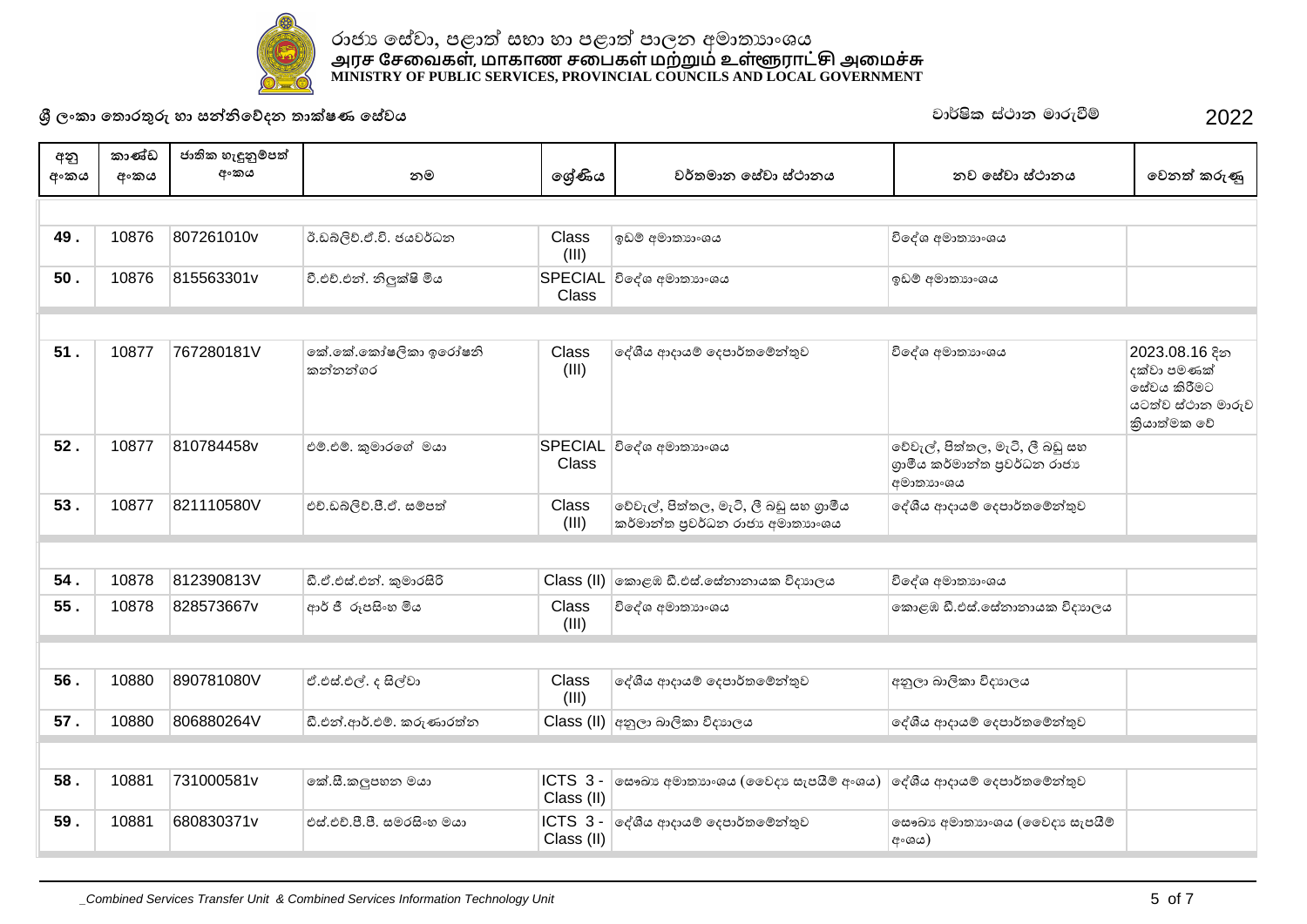

## රාජා සේවා, පළාත් සභා හා පළාත් පාලන අමාතාාංශය <u>அ</u>ரச சேவைகள், மாகாண சபைகள் மற்றும் உள்ளூராட்சு அமைச்சு **MINISTRY OF PUBLIC SERVICES, PROVINCIAL COUNCILS AND LOCAL GOVERNMENT**

**ɼˢʭˁ˫˳˔ʣˡƱɞ˧˫˦Ǧǧ˳ɩ˖˘˔˫ú˥˒˳˦ʢˣˠ** jd¾Isl ia:dk udreùï 2022

| අනු  | කාණ්ඩ | ජාතික හැඳුනුම්පත් |                             |                       |                                                                           |                                                                               |                                   |  |  |  |  |  |
|------|-------|-------------------|-----------------------------|-----------------------|---------------------------------------------------------------------------|-------------------------------------------------------------------------------|-----------------------------------|--|--|--|--|--|
| අංකය | අංකය  | අංකය              | නම                          | ලශ්ණිය                | වර්තමාන සේවා ස්ථානය                                                       | නව සේවා ස්ථානය                                                                | වෙනත් කරුණු                       |  |  |  |  |  |
|      |       |                   |                             |                       |                                                                           |                                                                               |                                   |  |  |  |  |  |
| 60.  | 10882 | 906591243V        | එම්.එම්.ඩී.ටී. ගුණවර්ධන මෙය | Class<br>(III)        | කාර්මික අධාහපන හා පුහුණු කිරීමේ<br>දෙපාර්තමේන්තුව                         | ශී ලංකා විහාග දෙපාර්තමේන්තුව                                                  |                                   |  |  |  |  |  |
| 61.  | 10882 | 655772979v        | එච්.එම්.එස්.පීජයතිලක        | Class<br>(III)        | ශී ලංකා විහාග දෙපාර්තමේන්තුව                                              | කාර්මික අධාහපන හා පුහුණු කිරීමේ<br>දෙපාර්තමේන්තුව                             | 2022.06.30 දින<br>සිට කියාත්මක වේ |  |  |  |  |  |
|      |       |                   |                             |                       |                                                                           |                                                                               |                                   |  |  |  |  |  |
| 62.  | 10883 | 723394090v        | එස්.පී.එස් රුවන් කුමාර මයා  | ICTS 3-<br>Class (II) | <b>ංසෟඛා අමාතාහංශය (මෛදා සැපයීම් අංශය)</b>                                | ගම්පහ කාර්මික විදාහලය                                                         |                                   |  |  |  |  |  |
| 63.  | 10883 | 198161501597      | ඒ්.ඩබ්.සී.නිශාන්ති          |                       | $\textsf{Class}\left(\textsf{II}\right)\big $ ගම්පහ කාර්මික විදාහලය       | දේශීය ආදායම් දෙපාර්තමේන්තුව                                                   |                                   |  |  |  |  |  |
| 64.  | 10883 | 736183242v        | එච්.එස්.එන්. නිලන්ති මෙය    | ICTS 3-<br>Class (I)  | ලද්ශීය ආදායම් දෙපාර්තමේන්තුව                                              | ලසෟඛා අමාතාහංශය (ඉවෙදා සැපයීම්<br>අ∘ශය)                                       |                                   |  |  |  |  |  |
|      |       |                   |                             |                       |                                                                           |                                                                               |                                   |  |  |  |  |  |
| 65.  | 10887 | 815391411v        | ඩබ්.සී.එල්. පෙරේරා          | Class (II)            | ජනලේඛන හා සංඛාහලේඛන<br>දෙපාර්තමේන්තුව                                     | දේශීය ආදායම් දෙපාර්තමේන්තුව                                                   |                                   |  |  |  |  |  |
| 66.  | 10887 | 725701209V        | ඒම්.ඒ.ජී.සී. සෙනවිරත්ත      | ICTS 3-<br>Class (I)  | දේශීය ආදායම් දෙපාර්තමේන්තුව                                               | ආහාර කොමසාරිස් දෙපාර්තමේන්තුව                                                 |                                   |  |  |  |  |  |
| 67.  | 10887 | 887872368V        | ඩබ්.ආර්.ඩී.ඩී. ජයසූරිය      | <b>Class</b><br>(III) | ආහාර කොමසාරිස් දෙපාර්තමේන්තුව                                             | ජනලේඛන හා සංඛාහලේඛන<br>දෙපාර්තමේන්තුව                                         |                                   |  |  |  |  |  |
|      |       |                   |                             |                       |                                                                           |                                                                               |                                   |  |  |  |  |  |
| 68.  | 10888 | 847170930v        | ටී. පී. බාලමානගේ            | Class<br>(III)        | වේවැල්, පිත්තල, මැටි, ලී බඩු සහ ගුාමීය<br>කර්මාන්ත පුවර්ධන රාජා අමාතාහංශය | අධාහපන අමාතා ශය                                                               |                                   |  |  |  |  |  |
| 69.  | 10888 | 756262483V        | ඒස් ඩී වීරසිංහ              | Class<br>(III)        | අධාහපන අමාතා ශය                                                           | වේවැල්, පිත්තල, මැටි, ලී බඩු සහ<br>ගුාමීය කර්මාන්ත පුවර්ධන රාජාා<br>අමාතාහංශය |                                   |  |  |  |  |  |
|      |       |                   |                             |                       |                                                                           |                                                                               |                                   |  |  |  |  |  |
| 70.  | 10889 | 198176902885      | කේ.ඒ.සී.දර්ශනී              |                       | Class (II) ශූී ලංකා මිනින්දෝරු දෙපාර්තමේන්තුව                             | දේශීය ආදායම් දෙපාර්තමේන්තුව                                                   | 2022.05.02 දින<br>සිට කියාත්මක වේ |  |  |  |  |  |
| 71.  | 10889 | 775290595V        | කේ.ඒ.ඩබ්ලිව්, මංජූලා        | Class<br>(III)        | දේශීය ආදායම් දෙපාර්තමේන්තුව                                               | ශී ලංකා මිනින්දෝරු දෙපාර්තමේන්තුව                                             | 2022.05.02 දින<br>සිට කියාත්මක වේ |  |  |  |  |  |